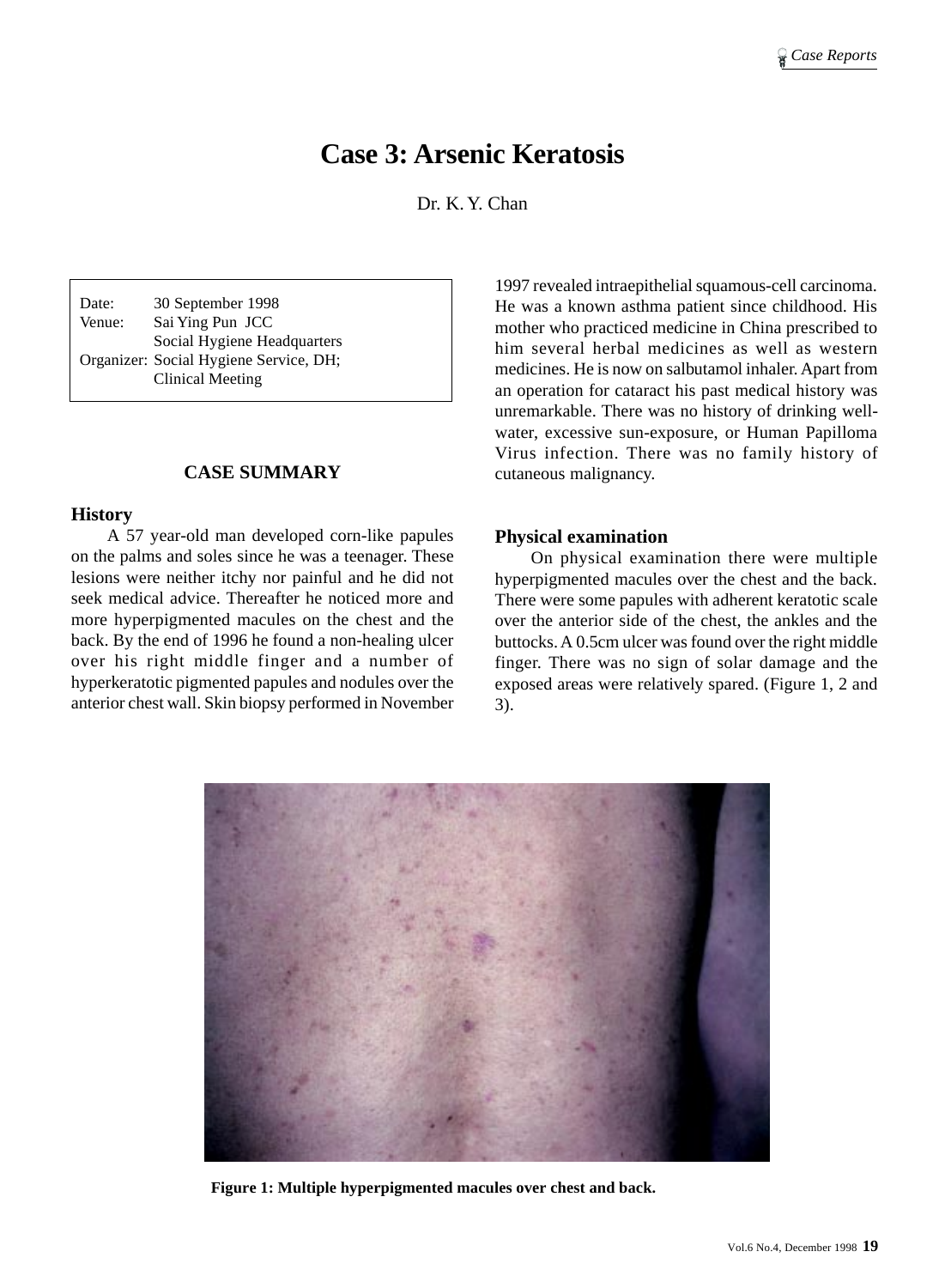

**Figure 2: Papules with adherent keratotic scale on palm. Figure 3: Non-healing ulcer over right middle finger.**



# **Investigations**

Multiple skin biopsies done in February 1998 revealed the following histological findings:

- 1. Sacral nodule section showed a piece of skin with epithelial dysplasia and marked hyperkeratosis. No definite evidence of carcinoma seen.
- 2. Right cell wall nodule section showed in-situ squamous-cell carcinoma with no definite evidence of invasion. The excisional margins were clear. Diagnosis was compatible with Bowen's disease.
- 3. Right hand nodule section showed in-situ squamous-cell carcinoma with no definite evidence of invasion.
- 4. Left hand nodule and sacral nodule both sections showed a keratinizing well-differentiated squamouscell carcinoma invading the dermis.
- 5. Right middle finger ulcerated area sections of the ulcerated areas showed invasion cords of squamouscell carcinoma with surrounding inflammation. The lateral margin was free, while the deep margin clearance measured 1mm, compatible with invasive squamous cell carcinoma with a clearance margin of 1mm.

Other investigations including chest x-ray, complete blood picture, liver and renal function test were normal.

# **Differential diagnosis**

The clinical features of multiple Bowen's disease and squamous-cell carcinoma are rare in Chinese. Most of the cutaneous signs were found on unexposed areas which did not suggest a solar etiology. The presence of melanosis and palmoplantar keratosis suggested arsenic as a cause. The history of chronic intake of Chinese

herb was the possible source of inorganic arsenic. Although screening of blood, urine, nail and hair for arsenic were not applicable, as he no longer took the herbal medicine after childhood, the clinical manifestations and relevant history were compatible with a diagnosis of chronic arsenicism.

# **REVIEW ON ARSENIC INDUCED SKIN DISEASES**

Arsenic has been used as a medicine for many centuries both in the Orient and the West. It was previously used as a treatment for asthma, psoriasis, syphilis, various dermatoses and as a tonic. Fowler solution was a well-known medicine in the eighteenth century and Sin Lak pills<sup>1</sup> was a famous anti-asthmatic proprietary herb. Other herbs containing arsenic had been used for non-specific conditions such as epilepsy, sore throat and joint pains. There were reports of well water as a source of arsenic, causing Black foot disease in Taiwan.

There were many Chinese herbs containing arsenic. Many of these have been banned in the late 1970s. However, legislative loopholes allowed unsupervised manufacture, sale and distribution of these herbal medicines to continue. Continual surveillance programs to detect the unrestricted, unsupervised manufacture and sale of drugs should be imposed.

#### **Clinical Features**

The clinical manifestations include arsenic keratosis (70%), hyperpigmented macules (80%),